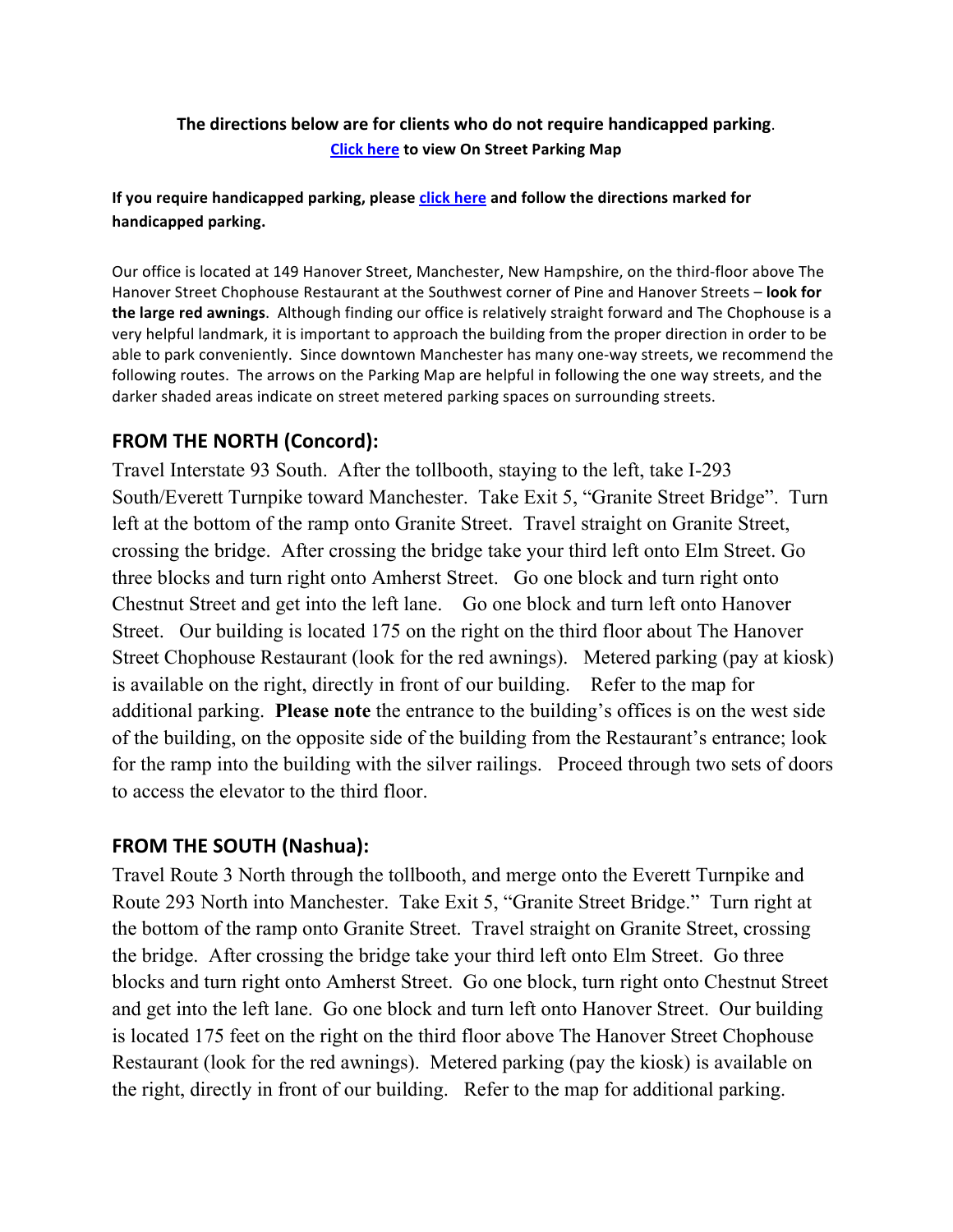**Please note** the entrance to the building's offices is on the west side of the building, on the opposite side of the building from the Restaurant's entrance; look for the ramp into the building with the silver railings. Proceed through two sets of doors to access the elevator to the third floor.

## **FROM THE SOUTH (Boston/Salem):**

Travel North on Interstate I-93 into the Manchester area. Take Exit 8, Wellington Road. Follow ramp to the right for Wellington Road, turning right at the bottom of the ramp. Travel straight 1.7 miles (Wellington Road becomes Bridge Street) to traffic lights at Chestnut Street. Turn left onto Chestnut Street at traffic lights and get into the left lane. Follow Chestnut Street for .3 miles and turn left onto Hanover Street at the traffic lights. Our building is located 175 feet on the right, on the third floor above The Hanover Street Chophouse Restaurant. Metered parking (pay at kiosk) is available on the right, directly in front of our building. Refer to the map for additional parking. **Please note** the entrance to the building's offices is on the west side of the building, on the opposite side of the building from the Restaurant's entrance; look for the ramp into the building with the silver railings. Proceed through two sets of doors to access the elevator to the third floor.

## **FROM THE WEST (Keene/Peterborough/Amherst):**

Take Route 101 East to Interstate 293 North/Everett Turnpike to Manchester. Take Exit 5, "Granite Street Bridge." Turn right at the bottom of the ramp onto Granite Street. Travel straight on Granite Street, crossing the bridge. After crossing the bridge, take your third left onto Elm Street. Go three blocks and turn right onto Amherst Street. Go one block, turn right onto Chestnut Street and get into the left lane. Go one block and turn left onto Hanover Street. Our building is located 175 feet on the right, on the third floor above The Hanover Street Chophouse Restaurant. Metered parking (pay at kiosk) is located on the right, directly in front of our building. Refer to the map for additional parking. **Please note** the entrance to the building's offices is on the west side of the building, on the opposite side of the building from the Restaurant's entrance; look for the ramp into the building with the silver railings. Proceed through two sets of doors to access the elevator to the third floor.

# **FROM THE EAST (Portsmouth):**

Travel West on Route 101 toward Manchester. Follow signs for I-93 North toward Concord. After merging onto I-93 North, stay in the right lane and take Exit 8,